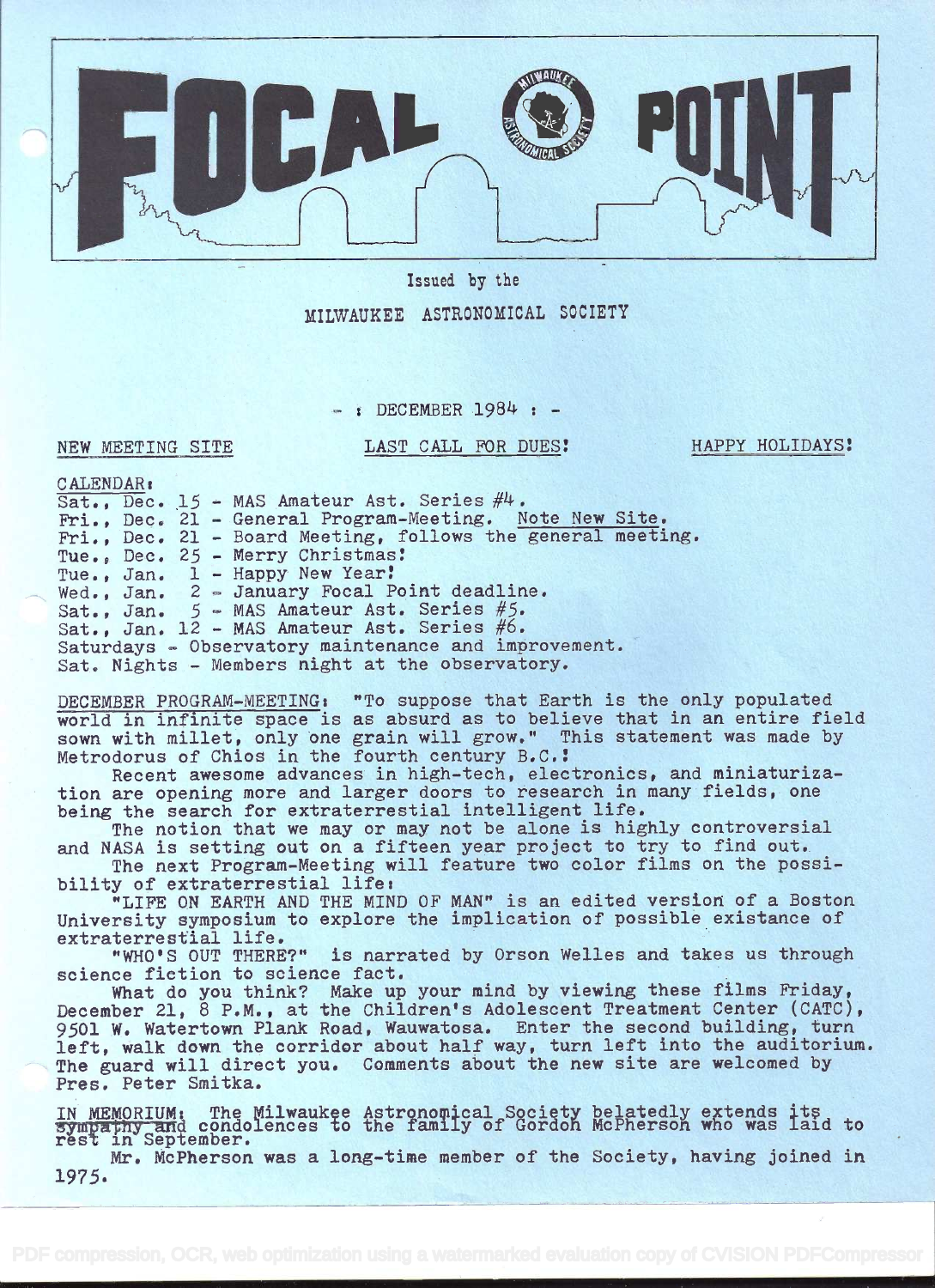LAST CALL FOR DUES: Unfortunately, anyone who has not submitted his/her MAS dues in the near future will be dropped from the MAS roster!

Hopefully the list of MAS observing programs featured in last month's Focal Point inspired many or all of our members to renew or further their interests in the many fascinating facets of the world's oldest science, astronomy.

If you decide to stay with the MAS for another exciting year, please RUSH your dues now to our very patient Treasurer, Jim Toeller.

There's a handy dues form on the last page of this issue.

OUR NEWEST MEMBER is Paul Barina of Milwaukee. He will be introduced at the next General Program-Meeting.

LEE KEITH IS ELATED by the large enrollment in his observational astronomy class. Entitled "The MAS Amateur Astronomer's Series," the classes are in session Saturday nights at the observatory, starting at 7:30 P.M., cloudy or clear. All MAS members are welcome free of charge. Subjects remaining are:

Title Date by Date of the Contract of the Date of the Date of the Date of the Date of the Date of the Date of the Date of the Date of the Date of the Date of the Date of the Date of the Date of the Date of the Date of the All the Extras: Telescope Accessories 12/15/84<br>Reading the Celestial Roadmap 1/5/85 Reading the Celestial Roadmap<br>The Small, The Faint & The Diffuse: Locating Celestial Objects 1/12/85 The Small, The Faint & The Diffuse: Locating Celestial Objects

AN OPINION: The November Focal Point published a rather comprehensive list of observing programs for the average amateur. Buried in the list was planet observing which could include the Moon.

As editor of the Focal Point, I receive newsletters from other Astronomical Societies. One is "The Observer," the official publication of the Lehigh Valley Amateur Astronomical Society to which Rodger Gordon is a prolific contributor of many erudite articles.

In the latest edition of the Observer, Mr. Gordon noted that while deep sky observing is becoming very popular owing to the availability of large 'scopes by the amateur, the amateur should not ignore our own solar system nor cuss out the full Moon, but instead of spending most of our observing time searching for objects millions of light-years away, devote more time studying the many marvelous objects right in our own "backyard."

Good point, Mr. Gordon.

Who has fired more imagination: Star Wars and E.T., or Jules Verne and Edgar Rice Burroughs?

GENERAL OBSERVATORY NEWSt The driveway has been sealed. Pull the cable off after opening to prevent driveway damage. Don't leave the washroom or darkroom doors open. This could cause the electric heaters to run our bill<br>sky-high. The "A" scope is rewired, the "C" scope is installed. Thanks rewired, the "C" scope is installed. to Paul Borchardt for donating a 2" adapter for the Erfie eyepiece.

26" TELESCOPE UPDATE: Upstairs wall framing is complete. Roof flashing and caulking nearing completion. Next goal is to complete the electrical wiring. 'Scope tracks quite well but needs some adjusting and balancing. WARNING! Do not use the telescope unless someone in charge is present.

FIRST WEDNESDAY MEETINGS will be discontinued until further notice.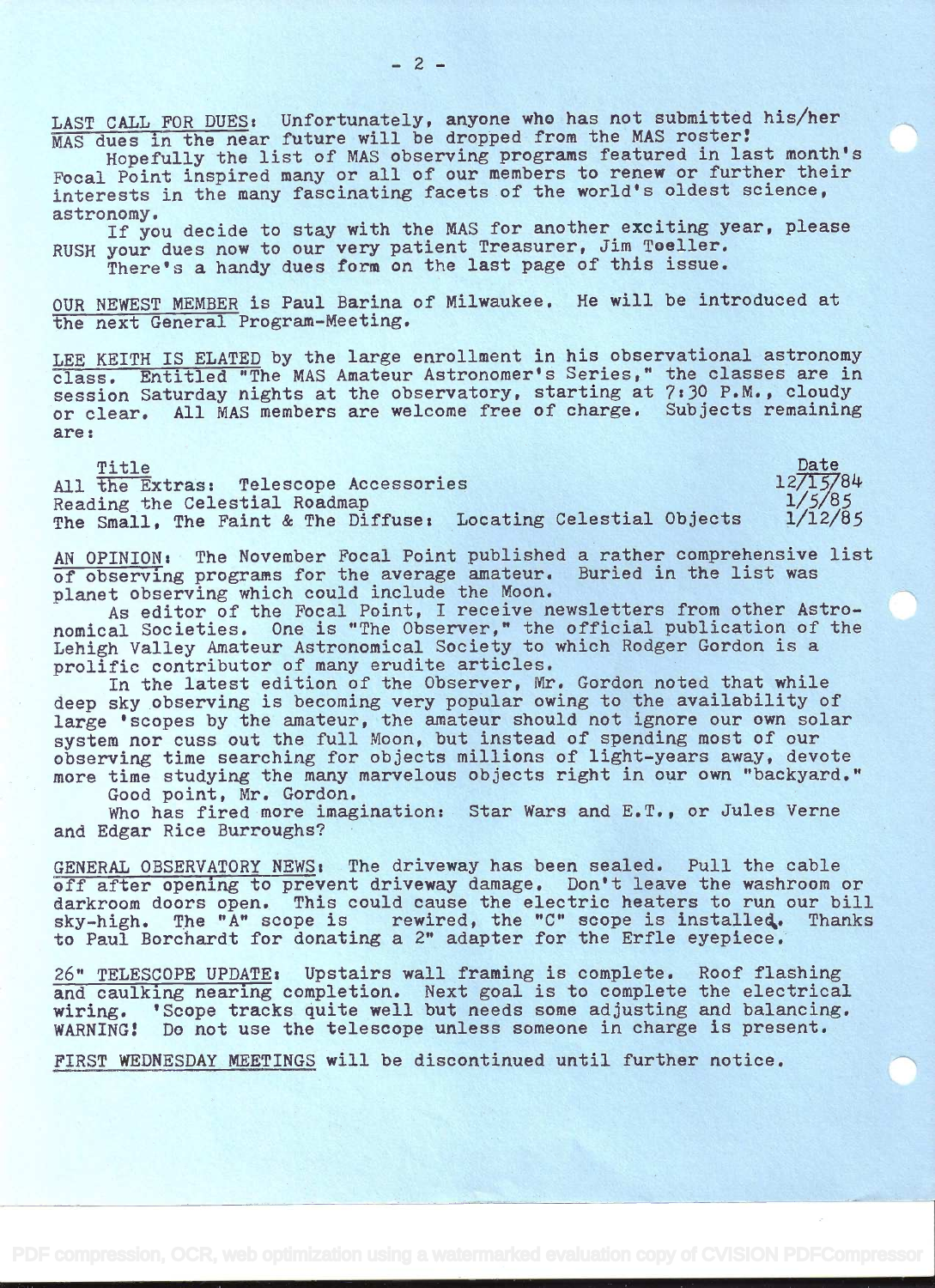OBSERVATORY RENAMING CONTEST: The contest to rename our New Berlin MAS facilities has been terminated owing to general lack of interest. grounds and buildings will continue to be called "The Milwaukee Astronomical Society."

But thanks to the few that did suggest names.

FOR SALE: University Optics 2" 55 mm Plossl eyepiece with rubber eyeshield. Like new. (Sells for \$79.50 new). Asking \$50.00. Call Aris Penikis, 354-9708.

FOR SALE: A few copies of ALCON  $B4$  minutes and proceedings at \$4.00 a copy. Also a number of small and large ALCON '84 T-shirts, yellow with black lettering. Good material. \$4.00 each.

FOR SALE: You may order Astronomy at \$12/year, Telescope Making at \$6/  $\frac{1}{\sqrt{4}}$  issues), Deep Sky, Odyssey (for children), and Observer's (Canadian) Handbooks at \$6 through the MAS (352-7144). Could be good Christmas gifts.

# METEOR SHOWER PEAK DATE, TIME, AND VIEWING DIR. MOON AGE PEAK RATE/HR.

Geminids Thu., Dec. 13, 1 A.M., South 21d 50-80<br>Ursids Sat., Dec. 22, 4 A.M., North New 10-15 Ursids Sat., Dec. 22, 4 A.M., North New 10-15 Quadrantids  $Fri.$ , Jan.  $4.4 A.M.$ , North 13d  $40-150$ Quadrantids Fri., Jan. 4, 4 A.M., North 13d 40-150<br>Best viewing is between midnight and dawn. Peak rate may occur a day or two before or after maximum. On any normal night, an observer should see from 5 to 10 meteors per hour.

<sup>A</sup>BARIUM LAUNCH from a rocket is tentatively planned on December 25 at <sup>6</sup>A.M. This can be seen with the naked eye if you know where to look. You will see a rapidly expanding fuzzy ball. We hope the media will give details.

THE MINUTES GO SLOW but the days go fast: The holidays are nearing and the MAS Officers and Board Members extend seasons greetings to all MAS members and their families.

Happy holidays to everyone who reads this message. Peace!

MEMBER'S NIGHT KEYHOLDERS:<br>Dec. 15 J. Pfannerstill 475-6494 Dec. 15 J. Pfannerstill 475-6494 Jan. 5 P. Smitka 785-0926<br>22 T. Schmidtkunz 276-9675 12 V. Tangney 327-7976 T. Schmidtkunz 276-9675 12 V. Tangney 327-7976<br>
G. Samolyk 475-9418 19 H. Auchter 542-2158 29 G. Samolyk 475-9418. 19 H. Auchter 542-2158 Saturday night is member's night at the observatory. All members are invited to come out to observe, learn how to use the equipment available, or just chat. Call the keyholder the Fri. before his night - cancel Sat. if necessary. Keyholder should report anyway. He will also oversee tours during the week ending with his assigned night. Mr. J. Toeller (352-7144) will act on requests.

-: FULL WOLF MOON SUNDAY, JANUARY 6 : -

JANUARY FOCAL POINT DEADLINE - WEDNESDAY, JANUARY 2, 1985